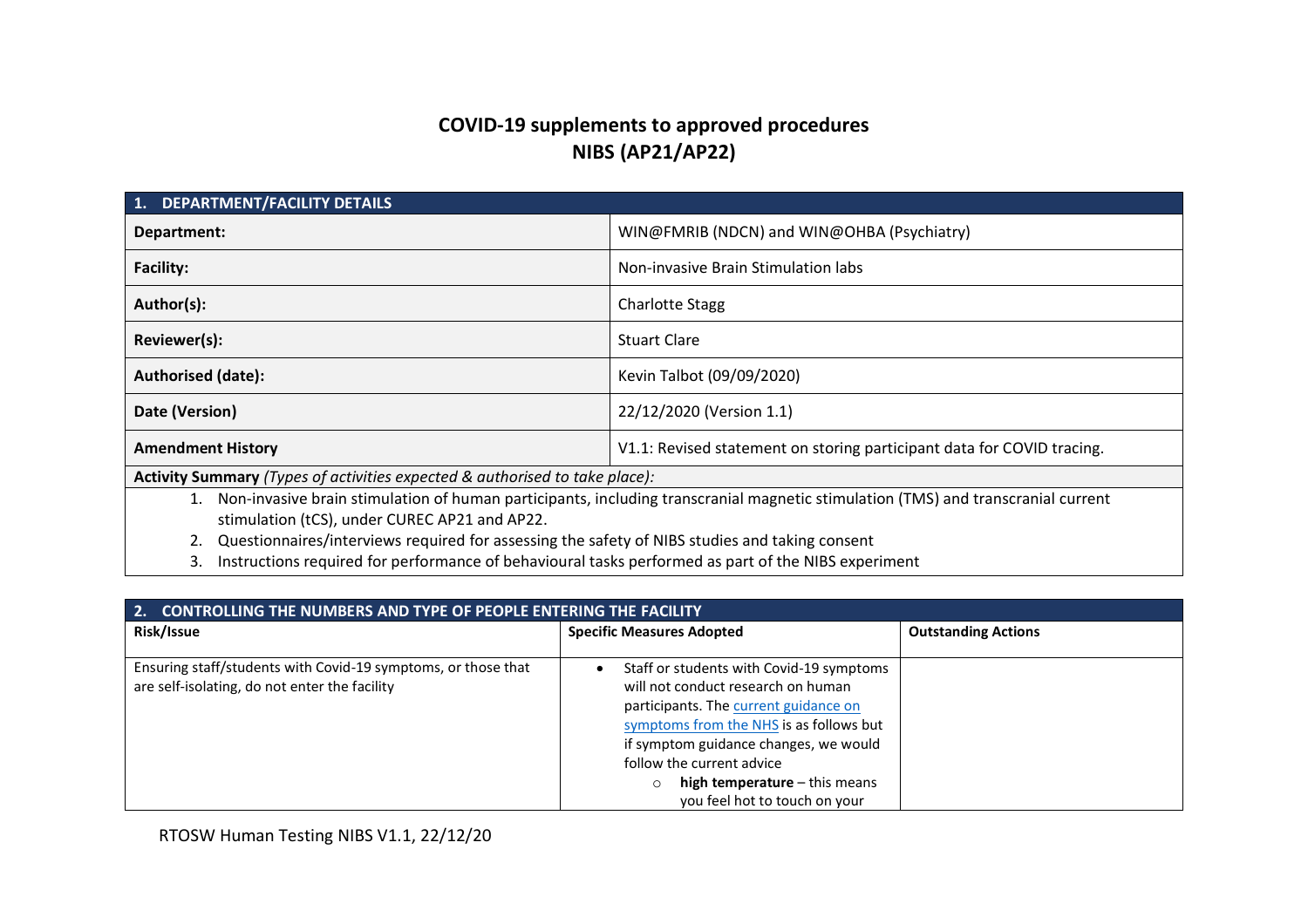|                                                                                    | chest or back (you do not need<br>to measure your temperature)<br>new, continuous cough - this<br>$\Omega$<br>means coughing a lot for more<br>than an hour, or 3 or more<br>coughing episodes in 24 hours (if<br>you usually have a cough, it may<br>be worse than usual)<br>new onset loss or change to<br>$\circ$<br>your sense of smell or taste -<br>this means you've noticed you<br>cannot smell or taste anything,<br>or things smell or taste different<br>to normal<br>Staff/students that are self-isolating will<br>$\bullet$<br>not conduct research on human<br>participants.<br>PIs will be responsible for ensuring that<br>$\bullet$<br>the importance of these measures are<br>understood by their research group and<br>the responsibility on individuals to<br>comply. |
|------------------------------------------------------------------------------------|--------------------------------------------------------------------------------------------------------------------------------------------------------------------------------------------------------------------------------------------------------------------------------------------------------------------------------------------------------------------------------------------------------------------------------------------------------------------------------------------------------------------------------------------------------------------------------------------------------------------------------------------------------------------------------------------------------------------------------------------------------------------------------------------|
| Ensuring research participants with Covid-19 symptoms do not<br>enter the facility | Researchers will communicate with their<br>research participant (email/phone/letter<br>as appropriate) that they should not<br>travel to the facility if they experience any<br>of the symptoms of Covid-19.<br>Calpendo booking system will remind<br>$\bullet$<br>researchers, on the day of scanning, to<br>check with their participant that they are<br>asymptomatic.<br>The researcher will meet the participant<br>$\bullet$<br>outside the FMRIB building where they<br>will be screened for COVID-19 symptoms<br>(including temperature measurement                                                                                                                                                                                                                               |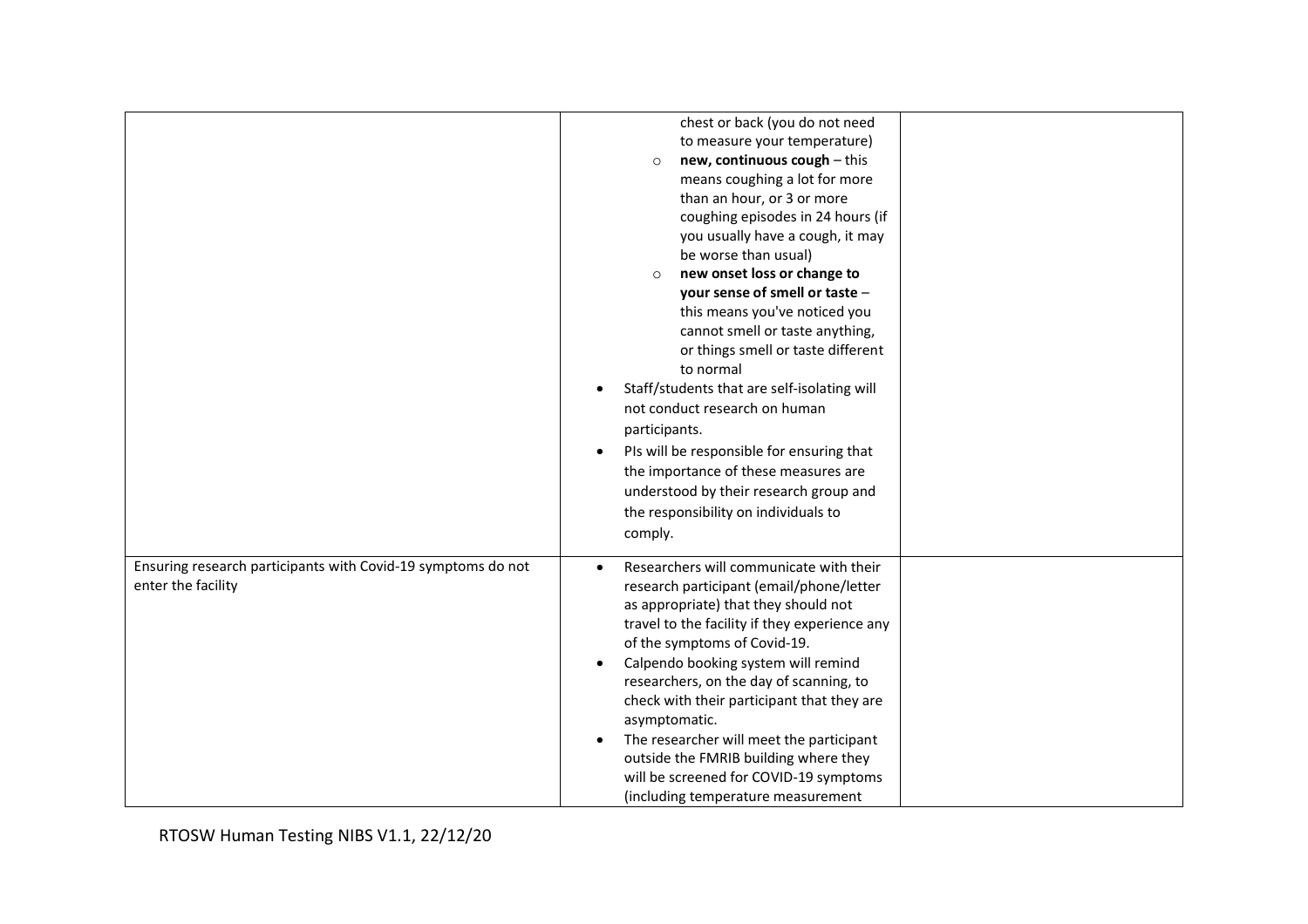|                                                                                                                                                                                                                                                                                                                                                                                                                                                                                                                                                                                                                                                                                                                                                                            | using the non-contact infrared forehead<br>thermometer if there is any doubt)<br>Only if the participant has a normal<br>temperature and no reported symptoms<br>will they be admitted to the building.                                                                                                                                                                                                                                          |
|----------------------------------------------------------------------------------------------------------------------------------------------------------------------------------------------------------------------------------------------------------------------------------------------------------------------------------------------------------------------------------------------------------------------------------------------------------------------------------------------------------------------------------------------------------------------------------------------------------------------------------------------------------------------------------------------------------------------------------------------------------------------------|--------------------------------------------------------------------------------------------------------------------------------------------------------------------------------------------------------------------------------------------------------------------------------------------------------------------------------------------------------------------------------------------------------------------------------------------------|
| Assessing risk to vulnerable participants (those at a higher risk<br>from Covid-19). People to consider in this category include (but<br>not limited to):<br>Those classified by the government as extremely<br>$\bullet$<br>clinically vulnerable (shielding)<br>Those classified by the government as clinically<br>vulnerable<br>Those aged over 70<br>$\bullet$<br>And others on the following lists:<br>https://www.nhs.uk/conditions/coronavirus-covid-<br>$\bullet$<br>19/people-at-higher-risk/whos-at-higher-risk-from-<br>coronavirus/<br>https://www.gov.uk/government/publications/guidance-<br>on-shielding-and-protecting-extremely-vulnerable-<br>persons-from-covid-19/guidance-on-shielding-and-<br>protecting-extremely-vulnerable-persons-from-covid-19 | Principal investigators will identify<br>$\bullet$<br>whether their participants have a higher<br>risk from Covid-10.<br>Those in vulnerable categories will only be<br>included in the study if it is agreed by the<br>researchers' Head of Department that the<br>benefits of the research merit their<br>inclusion.                                                                                                                           |
| Ensuring staff/students with Covid-19 symptoms, those that are<br>self-isolating, or those that are extremely clinically vulnerable do<br>not enter the facilities.                                                                                                                                                                                                                                                                                                                                                                                                                                                                                                                                                                                                        | Staff or students with Covid-19 symptoms<br>$\bullet$<br>will not conduct research on human<br>participants. The current guidance on<br>symptoms from nhs.co.uk/coronavirus is<br>as follows but if symptom guidance<br>changes, we would follow the current<br>advice<br>high temperature - this means<br>$\circ$<br>you feel hot to touch on your<br>chest or back<br>new, continuous cough - this<br>$\circ$<br>means coughing a lot for more |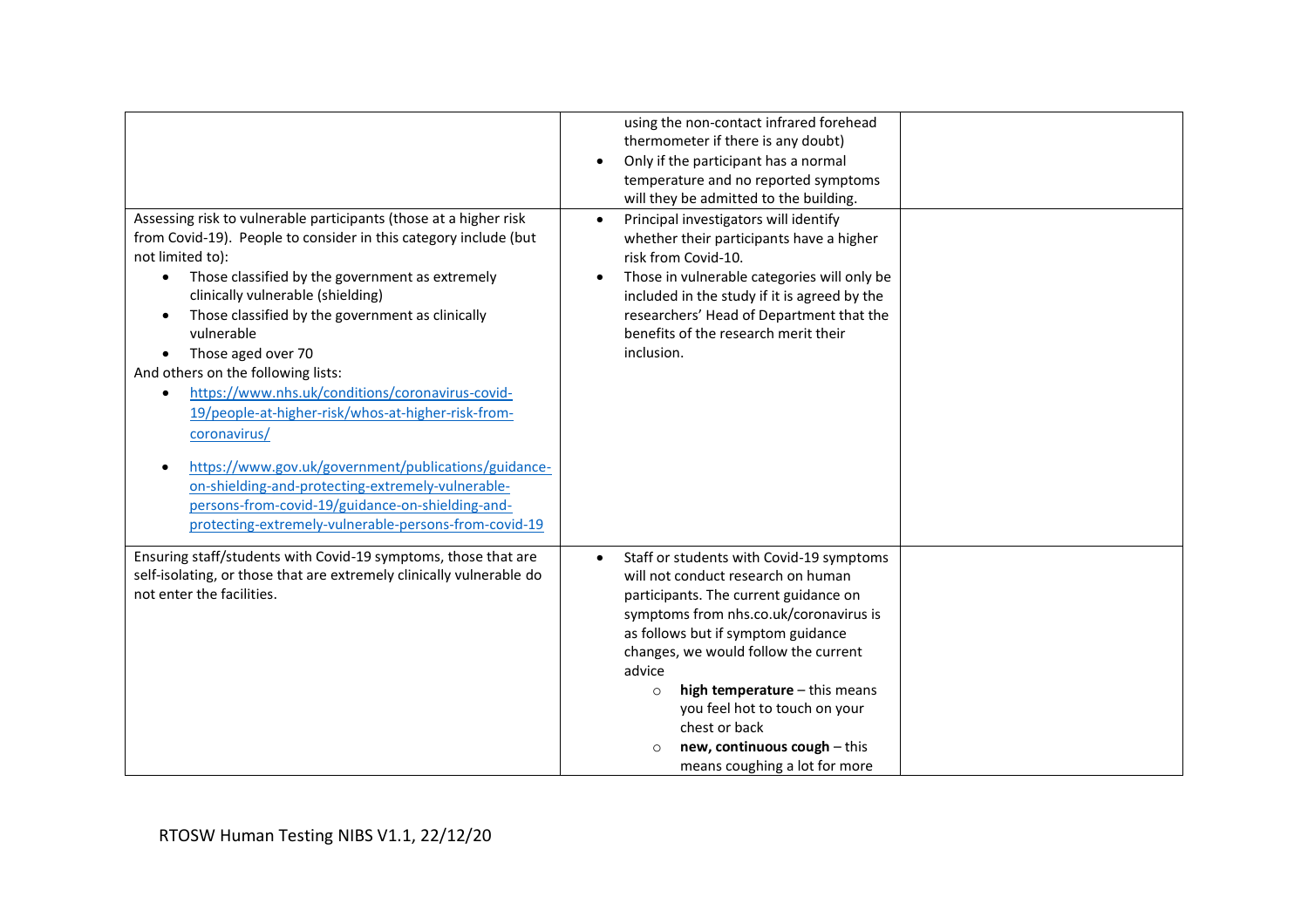|                                                                                    | than an hour, or 3 or more<br>coughing episodes in 24 hours<br>new onset loss or change to<br>$\circ$<br>your sense of smell or taste -<br>this means you've noticed you<br>cannot smell or taste anything,<br>or things smell or taste different<br>to normal<br>Staff/students that are self-isolating or<br>$\bullet$<br>are extremely clinically vulnerable will not<br>conduct research on human participants.<br>PIs will be responsible for ensuring that<br>$\bullet$<br>the importance of these measures are<br>understood by their research group and<br>the responsibility on individuals to<br>comply.                                                                                                                                                            |
|------------------------------------------------------------------------------------|-------------------------------------------------------------------------------------------------------------------------------------------------------------------------------------------------------------------------------------------------------------------------------------------------------------------------------------------------------------------------------------------------------------------------------------------------------------------------------------------------------------------------------------------------------------------------------------------------------------------------------------------------------------------------------------------------------------------------------------------------------------------------------|
| Ensuring research participants with Covid-19 symptoms do not<br>enter the facility | Researchers will communicate with their<br>$\bullet$<br>research participant (email/phone/letter<br>as appropriate) that they should not<br>travel to the facility if they experience any<br>of the symptoms of Covid-19.<br>Calpendo booking system will remind<br>researchers, on the day of scanning, to<br>check with their participant that they are<br>asymptomatic.<br>The researcher will meet the participant<br>$\bullet$<br>outside FMRIB/OHBA where they will be<br>screened for COVID-19 symptoms<br>(including temperature measurement<br>using the non-contact infrared forehead<br>thermometer if there is any doubt).<br>Only if the participant has a normal<br>$\bullet$<br>temperature and no reported symptoms<br>will they be admitted to the building. |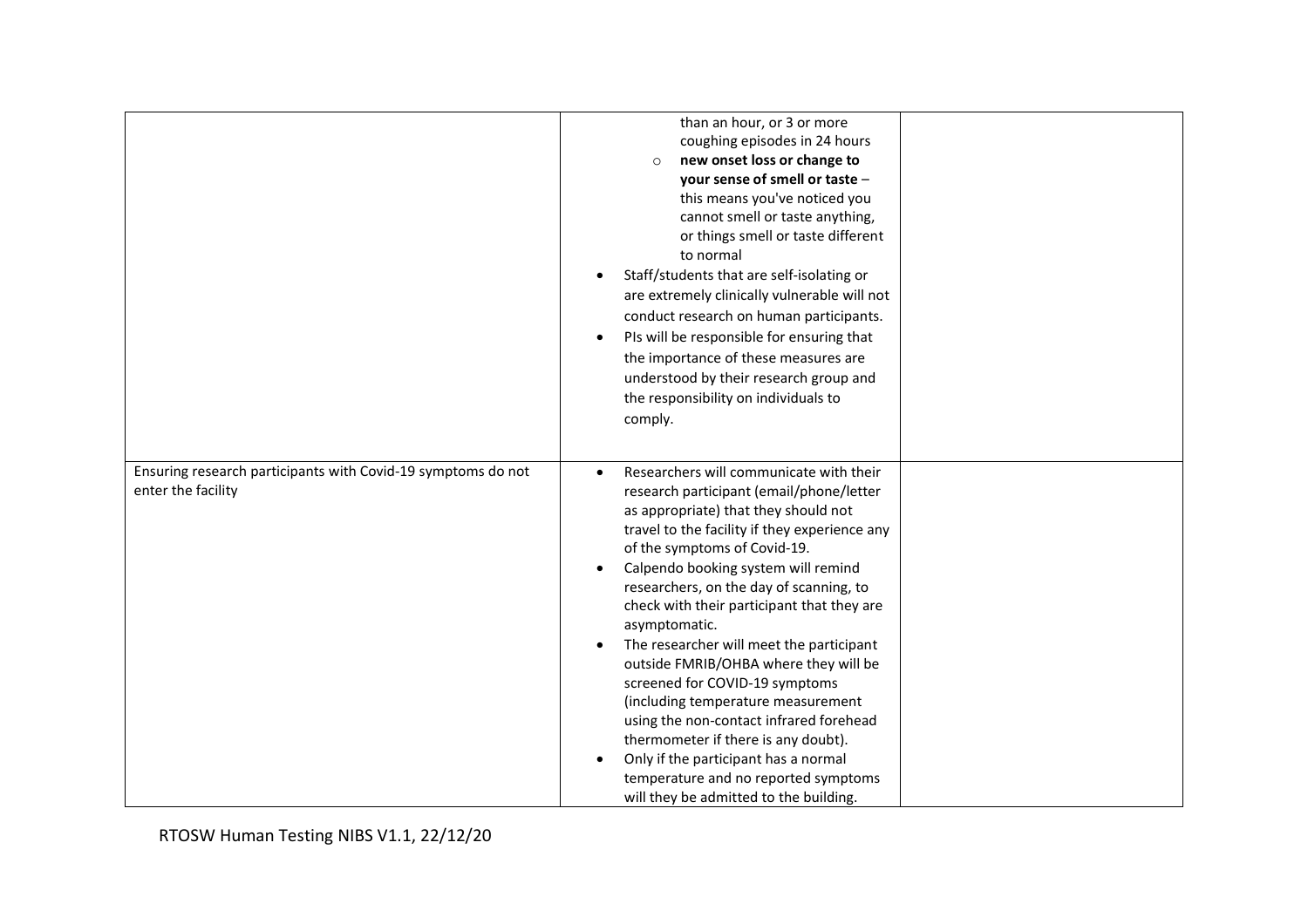| Assessing risk to vulnerable participants (those at a higher risk<br>from Covid-19). People to consider in this category include (but<br>not limited to):<br>Those classified by the government as extremely<br>$\bullet$<br>clinically vulnerable<br>Those classified by the government as clinically<br>vulnerable<br>Those aged over 70 | Principal investigators will identify<br>$\bullet$<br>whether their participants have a higher<br>risk from Covid-19.<br>Those that are extremely clinically<br>vulnerable will not be included in the<br>study.<br>Those in other vulnerable categories will<br>$\bullet$<br>only be included in the study if it is agreed<br>by the researchers' Head of Department<br>that the benefits of the research merit<br>their inclusion.                                                                                                                                                                                                                                                           |
|--------------------------------------------------------------------------------------------------------------------------------------------------------------------------------------------------------------------------------------------------------------------------------------------------------------------------------------------|------------------------------------------------------------------------------------------------------------------------------------------------------------------------------------------------------------------------------------------------------------------------------------------------------------------------------------------------------------------------------------------------------------------------------------------------------------------------------------------------------------------------------------------------------------------------------------------------------------------------------------------------------------------------------------------------|
| Minimising the risk of overlap between different users of the<br>facility                                                                                                                                                                                                                                                                  | The Calpendo booking system will be used<br>$\bullet$<br>for all NIBS work. Researchers will keep<br>to their booking and vacate the room in<br>good time before the end of their session.<br>Researchers will be required to book extra<br>$\bullet$<br>time at the end of their study, to ensure<br>no overlap.                                                                                                                                                                                                                                                                                                                                                                              |
| Minimising the number of staff present                                                                                                                                                                                                                                                                                                     | All procedures will be reviewed to<br>$\bullet$<br>establish the minimum number of staff<br>needed to safely carry out the research.<br>For many cases this will be 2<br>experimenters present in the room for<br>the duration of NIBS (one of whom can<br>maintain as much distance as possible),<br>and 1 experimenter, with another in<br>earshot.<br>Trainee students or observers will only be<br>$\bullet$<br>present if it is essential for the ongoing<br>viability of the study, as agreed by the PI.<br>A consistent pairing scheme will be<br>implemented if more than one researcher<br>is required for a study, to reduce the<br>number of people they come into contact<br>with. |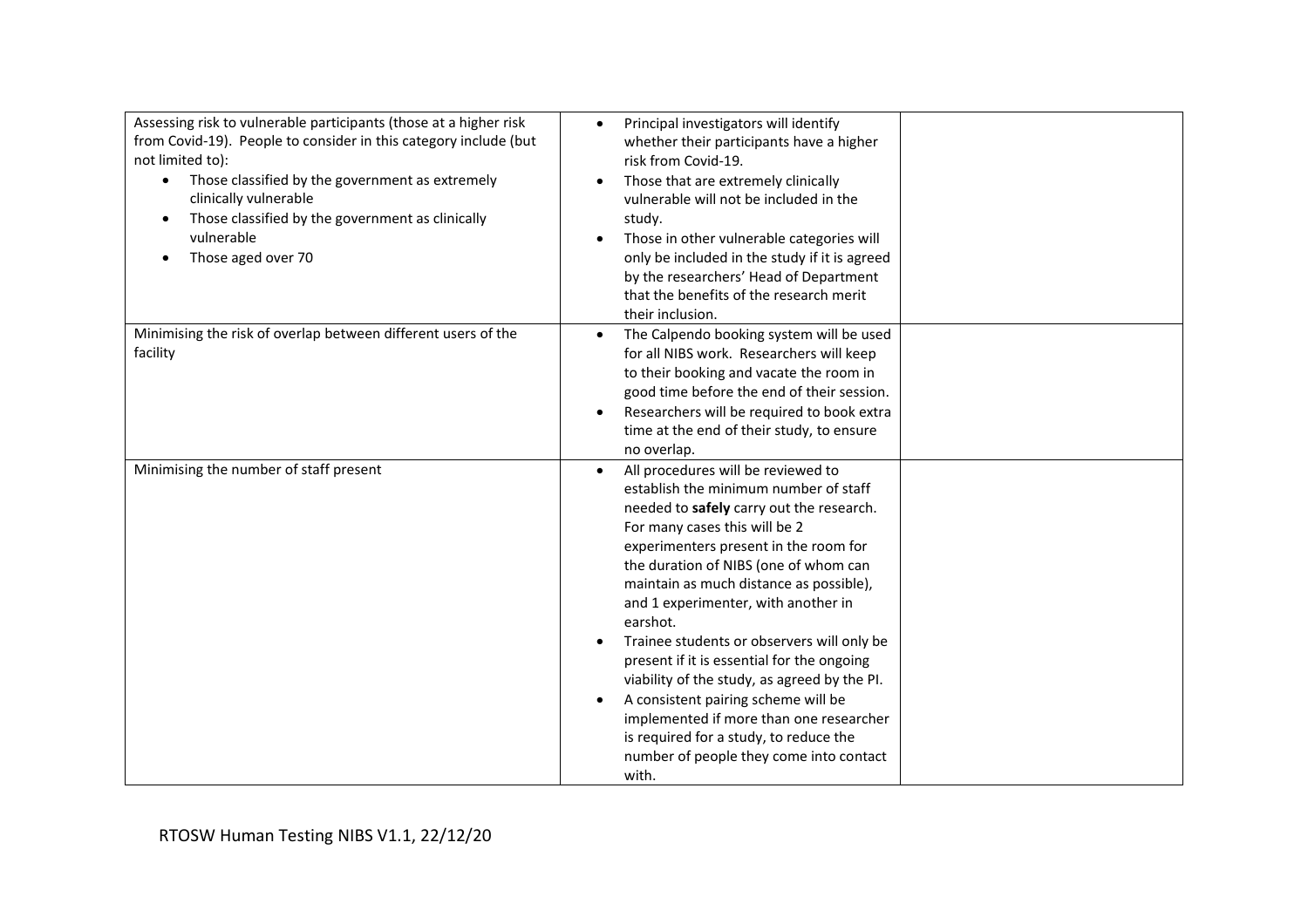| Minimise the number of visits to the facility by research<br>participants | Researchers participants will be screened<br>$\bullet$<br>for safety by the researcher over<br>phone/remotely before the NIBS. If there<br>is any uncertainty, a senior member of<br>the research team will discuss via phone<br>on the day of session. The NIBS safety<br>screening forms (see AP21/22) will be<br>completed by the participant on the day<br>of the scan.                                                                                      |
|---------------------------------------------------------------------------|------------------------------------------------------------------------------------------------------------------------------------------------------------------------------------------------------------------------------------------------------------------------------------------------------------------------------------------------------------------------------------------------------------------------------------------------------------------|
| Minimise the number of additional people visiting the facility            | In general, participants will not be<br>$\bullet$<br>permitted to have another person<br>accompany them within the building.<br>Participant companions will be warned in<br>$\bullet$<br>advance that they will not be allowed to<br>enter WIN buildings and given<br>suggestions for where they should wait<br>e.g. their car if driving.<br>Exceptions will be made when the<br>$\bullet$<br>participant is under 18, or the participant<br>has special needs. |

| <b>REDUCING THE SPREAD OF COVID-19</b><br>3. |                                                                                                                                                                                                                                                                                                                                                                                                        |                            |
|----------------------------------------------|--------------------------------------------------------------------------------------------------------------------------------------------------------------------------------------------------------------------------------------------------------------------------------------------------------------------------------------------------------------------------------------------------------|----------------------------|
| Risk/Issue                                   | <b>Specific Measures Adopted</b>                                                                                                                                                                                                                                                                                                                                                                       | <b>Outstanding Actions</b> |
| Spread by airborne particles (cough, sneeze) | Maximum room occupancies for all rooms<br>in the building have been established and<br>notices are posted on the doors. These will<br>not be exceeded.<br>2m distancing between all individuals<br>(researchers and participants) will be<br>maintained whenever possible.<br>Markings will be placed on the floor for the<br>position of the participant chair, and a 1m<br>and 2m distance from that |                            |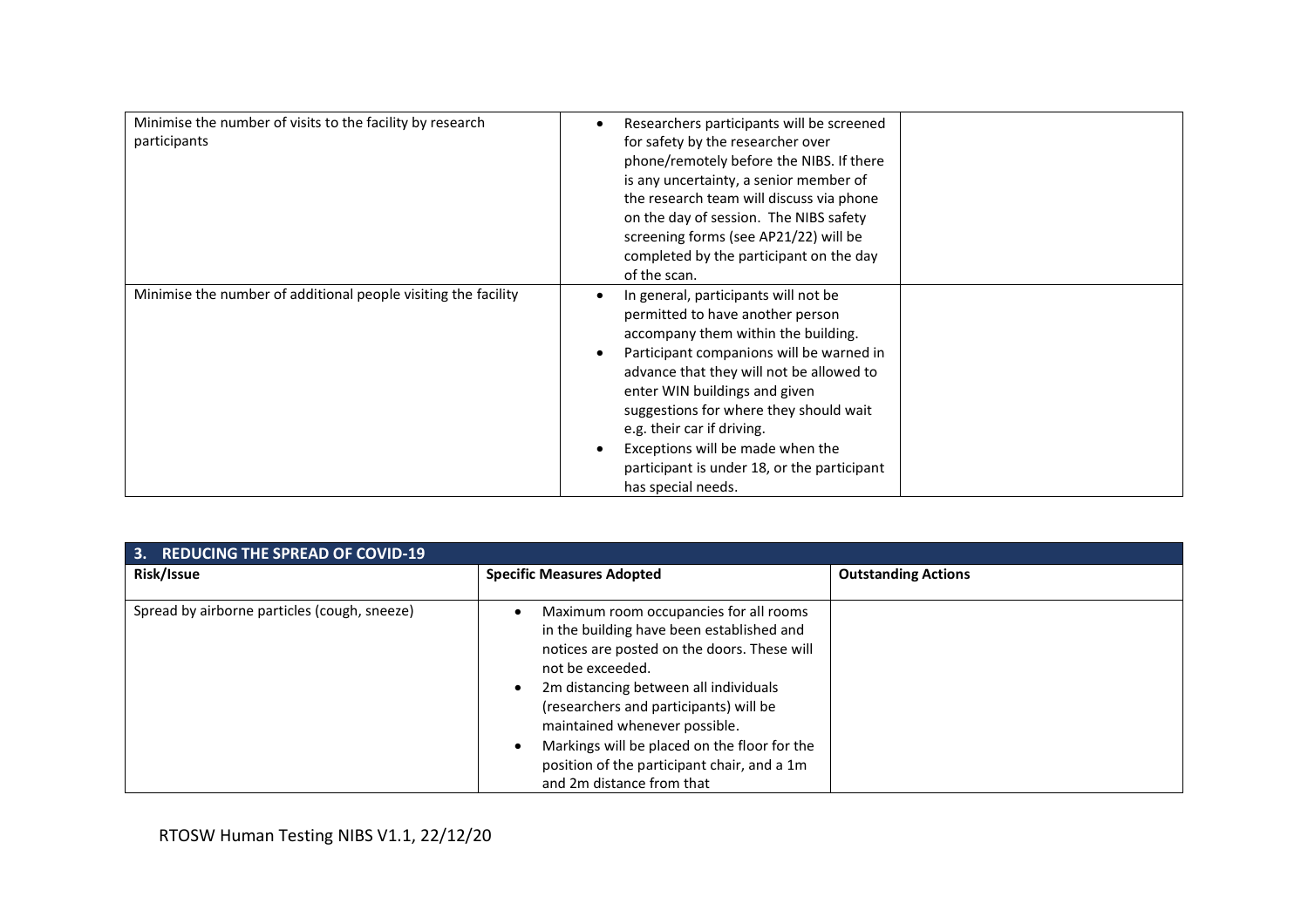| Spread by airborne particles, recirculated by room | Whenever this is not possible, a type 2,<br>$\bullet$<br>droplet resistant surgical mask will be worn<br>On arrival, the research participant will be<br>given a fluid resistant surgical mask to wear<br>while they are in the building (other than<br>during the experimental session)<br>Researchers will act in line with building                                                                                                                                                                 |  |
|----------------------------------------------------|--------------------------------------------------------------------------------------------------------------------------------------------------------------------------------------------------------------------------------------------------------------------------------------------------------------------------------------------------------------------------------------------------------------------------------------------------------------------------------------------------------|--|
| ventilation (air conditioning)                     | guidelines                                                                                                                                                                                                                                                                                                                                                                                                                                                                                             |  |
| Use of face masks or PPE                           | All staff/students who need to wear face<br>$\bullet$<br>masks will be trained in the correct use,<br>donning and doffing of face masks, which<br>will be recorded (Appendix 1).<br>Surgical face masks will be disposed of in<br>the clinical waste bins in the facility.                                                                                                                                                                                                                             |  |
| Spread by contact with contaminated surfaces       | On entering OHBA / FMRIB, and on entering<br>$\bullet$<br>the NIBS laboratory, all researchers and<br>participants will sanitize their hands using<br>the wall mounted units.<br>Researchers and participants will wash their<br>hands or sanitize at regular intervals.<br>Sanitizer will be available and signs will<br>remind them of this.                                                                                                                                                         |  |
| Spread by contact with contaminated objects        | Participants will be provided with a pen,<br>which will be single use and disposed of<br>after use. Researchers will each use their<br>own pens.<br>Only one consent form will be given to the<br>participant (not a whole clipboard of forms)<br>Disposable pillowcases will be used and<br>$\bullet$<br>replaced between each subject. The<br>underlying medical pillow will be cleaned as<br>below.<br>Wherever possible, re-use of electrodes /<br>TMS coils on the same day should be<br>avoided. |  |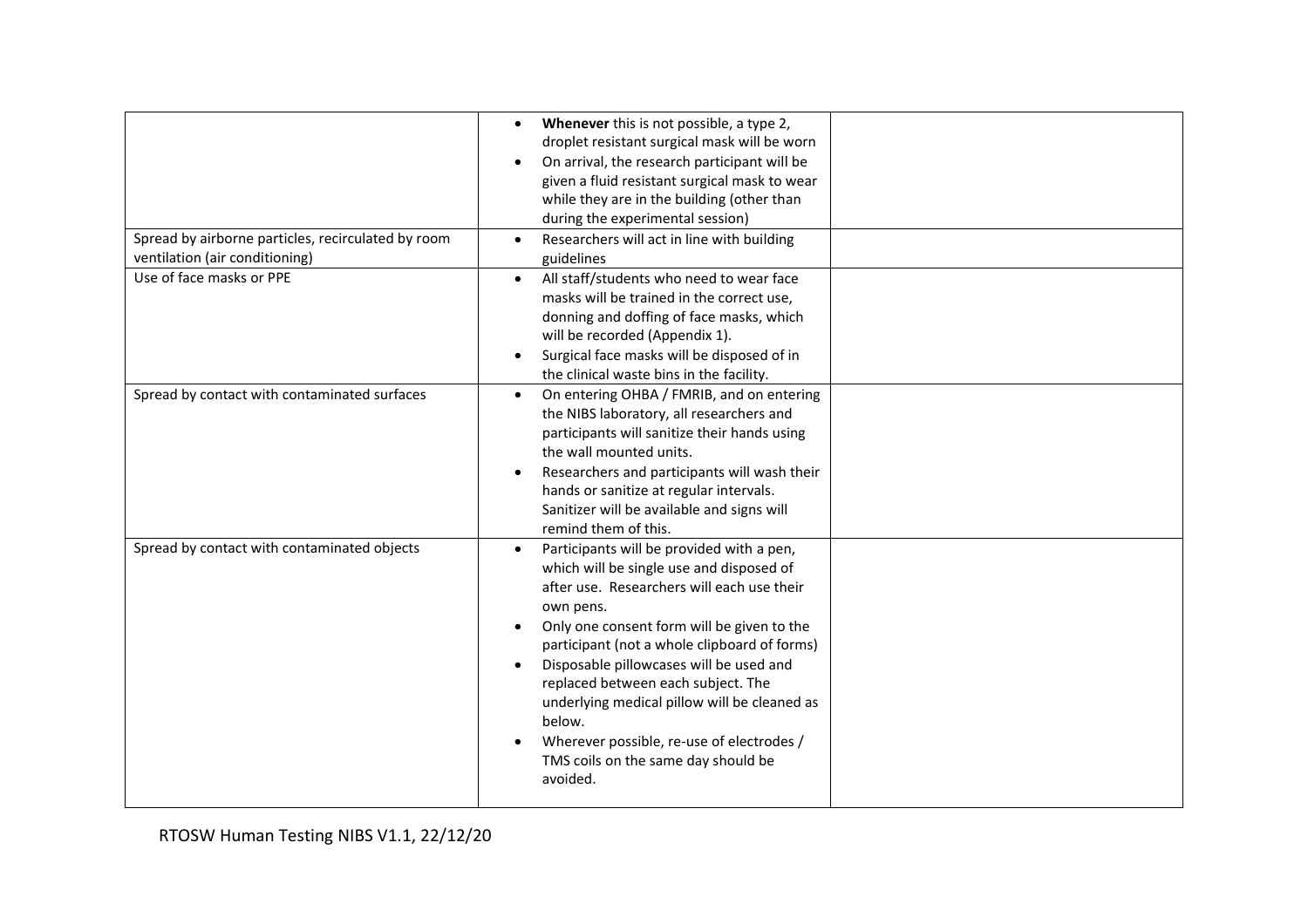| Movement around the building increasing risk of<br>spread                                             | Rooms used by researchers or participants<br>$\bullet$<br>will be limited, so that it is easy to identify<br>which surfaces need cleaning.<br>Upon arrival, the participant will be taken<br>directly to the NIBS lab.<br>Participants will be advised to wait in their<br>car, or outside the building if they are early<br>for their scan.<br>Additional time will be allowed for each<br>booking to ensure that there is no need for<br>any participant to wait in the building for<br>their scan (accommodating for delays)                  |  |
|-------------------------------------------------------------------------------------------------------|--------------------------------------------------------------------------------------------------------------------------------------------------------------------------------------------------------------------------------------------------------------------------------------------------------------------------------------------------------------------------------------------------------------------------------------------------------------------------------------------------------------------------------------------------|--|
| Close contact with the participant                                                                    | The researcher will wear level 1 PPE for any<br>close contact with the research participant.<br>This includes:<br>Fluid resistant surgical mask<br>$\circ$<br>Eye protection or visor<br>$\circ$<br>Disposable gloves<br>$\circ$<br>Disposable apron<br>$\circ$                                                                                                                                                                                                                                                                                  |  |
| Access to water for the participant                                                                   | We will not be able to offer water to<br>$\bullet$<br>participants - participants will therefore be<br>encouraged to bring their own (sealed)<br>water bottle with them.                                                                                                                                                                                                                                                                                                                                                                         |  |
| Ability to track who has potentially been in contact<br>with someone who tests positive for covid-19. | If anyone tests positive for COVID-19, it will<br>be important to contact participants.<br>Researchers will ensure that they have up-<br>to-date contact details (phone number,<br>email, address) for all participants, and<br>permission to contact them / share these<br>details if needed for contact tracing.<br>An encrypted, password-protected central<br>log will be kept digitally (on one-drive or<br>equivalent) for each session detailing the<br>researchers and participants present at<br>each session. This information will be |  |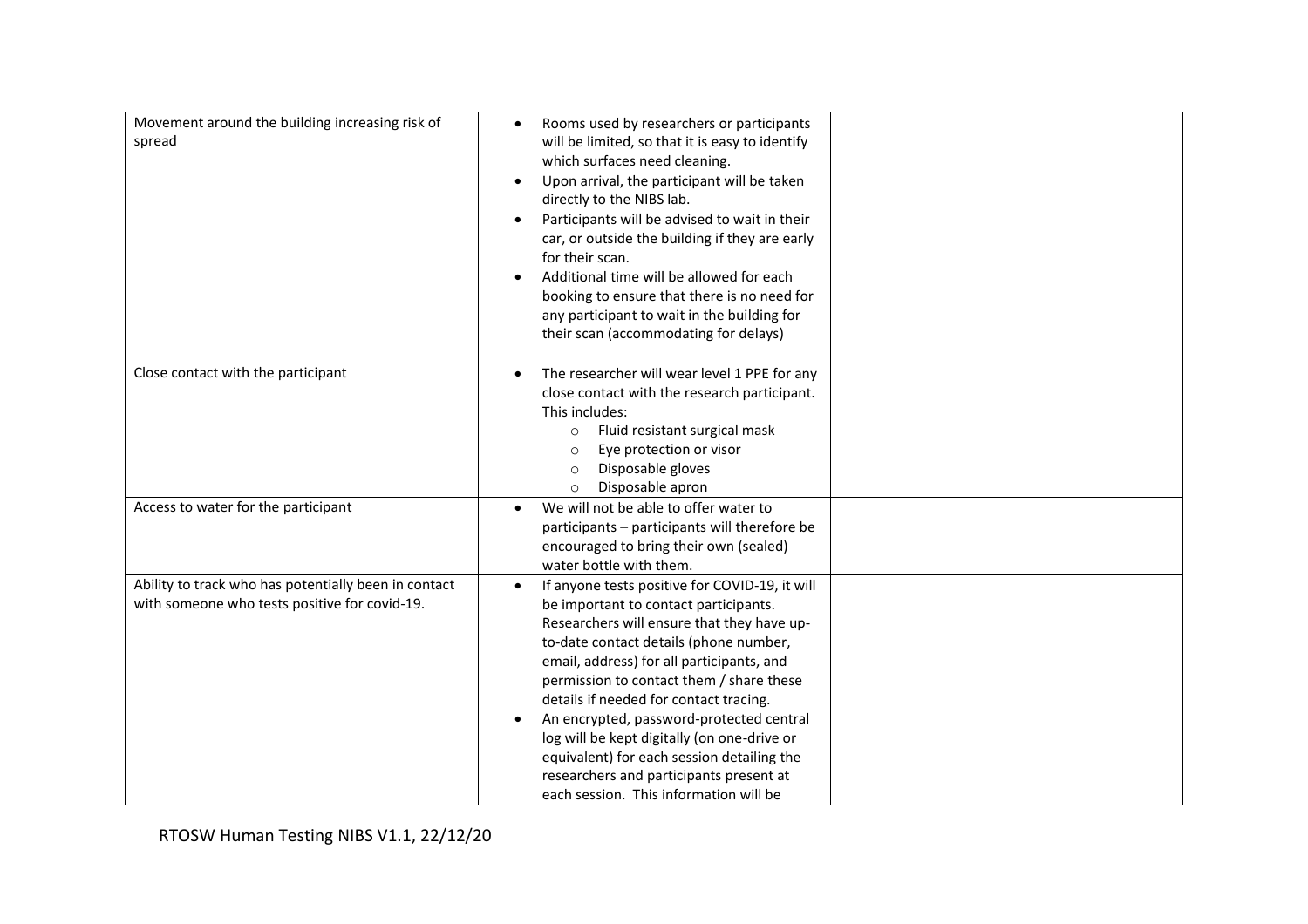|                              | deleted after 2 weeks, but will allow<br>researchers to contact the necessary people<br>if a case of COIVD-19 is suspected or<br>confirmed. |  |
|------------------------------|---------------------------------------------------------------------------------------------------------------------------------------------|--|
| Amending first-aid provision | Researchers will be trained in how to adapt<br>first aid (particularly for potential seizures)<br>in line with current guidance.            |  |

| <b>ENHANCED CLEANING</b><br>4. |                                                                                                                                                                                                                                                                                                                                                                                                                                                                                                                                                                                                                                                                                                                                                                                                                                                                                                                                                                                                |                            |  |
|--------------------------------|------------------------------------------------------------------------------------------------------------------------------------------------------------------------------------------------------------------------------------------------------------------------------------------------------------------------------------------------------------------------------------------------------------------------------------------------------------------------------------------------------------------------------------------------------------------------------------------------------------------------------------------------------------------------------------------------------------------------------------------------------------------------------------------------------------------------------------------------------------------------------------------------------------------------------------------------------------------------------------------------|----------------------------|--|
| Risk/Issue                     | <b>Specific Measures Adopted</b>                                                                                                                                                                                                                                                                                                                                                                                                                                                                                                                                                                                                                                                                                                                                                                                                                                                                                                                                                               | <b>Outstanding Actions</b> |  |
| Cleaning of the NIBS equipment | At the end of the session the researcher will wipe<br>down all surfaces and the TMS / tDCS machines<br>using the wipes available.<br>This will include:<br>NIBS labs<br>$\cap$<br>Staff/visitor Toilet (if used)<br>$\circ$<br>Any part of the NIBS kit that has been in contact with<br>subject will be cleaned in line with guidance from the<br>manufacturers.<br>All EMG will be recorded via disposable electrodes.<br>All tCS will be performed using conductive gel and<br>not sponges, to aid cleaning.<br>Participants will not be allowed to wash their hair in<br>the building, but will be encouraged to bring a hat if<br>they are concerned about the appearance of their<br>hair and to wash the gel out when they get home.<br>The cleaning checklist (Appendix 2) will be printed<br>out by each researcher before their session and will<br>be followed and the initialled copy put in the filing<br>box in the lab.<br>After cleaning, the researcher will wash their hands |                            |  |

## **5. PROCEDURE IF KNOWN/SUSPECTED COVID-19 INFECTED PERSON IN BUILDING**

RTOSW Human Testing NIBS V1.1, 22/12/20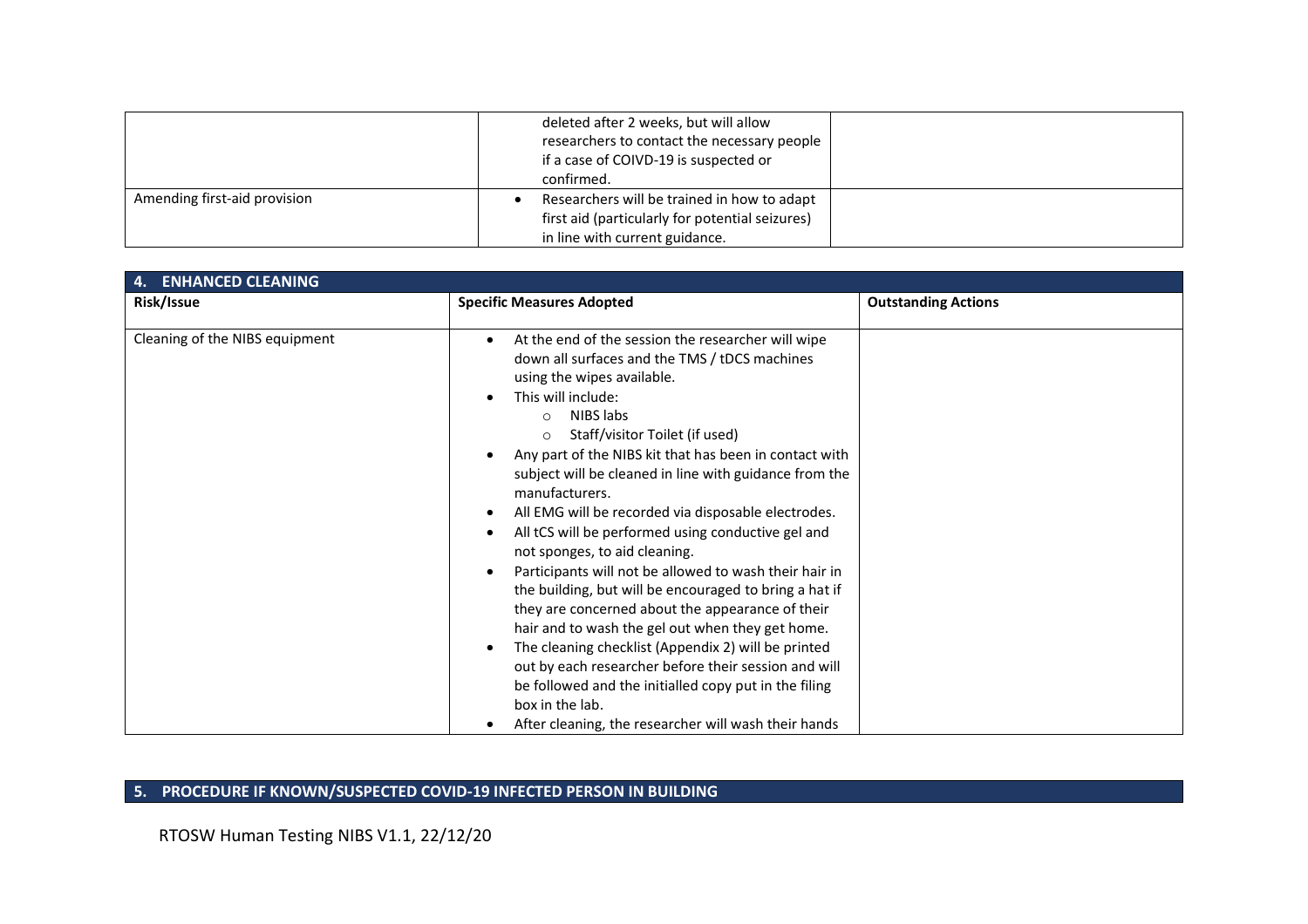| Risk/Issue                                                                                                                                                          | <b>Specific Measures Adopted</b>                                                                                                                                                                                                                                                                                                                                                                                                                                        | <b>Outstanding Actions</b> |
|---------------------------------------------------------------------------------------------------------------------------------------------------------------------|-------------------------------------------------------------------------------------------------------------------------------------------------------------------------------------------------------------------------------------------------------------------------------------------------------------------------------------------------------------------------------------------------------------------------------------------------------------------------|----------------------------|
| Person develops a coughing fit or other<br>symptoms of Covid-19 whilst in the building                                                                              | If someone developed a coughing fit whilst in the<br>building then we will ask them to stay in the same<br>room until the fit had subsided, and then they will<br>leave and go home.<br>If anyone develops any symptoms of Covid-19 whilst<br>in the building they will leave, go home, self-isolate,<br>and contact the NHS helpline.<br>If this occurs, we will do a thorough clean of all<br>rooms that the person was in, following latest<br>university guidelines |                            |
| An individual who has been involved in the<br>study (participant, researcher) tests positive for<br>Covid-19 and were possibly infections while in<br>the building. | We will perform a thorough clean of all rooms that<br>the person was in, following latest university<br>guidelines                                                                                                                                                                                                                                                                                                                                                      |                            |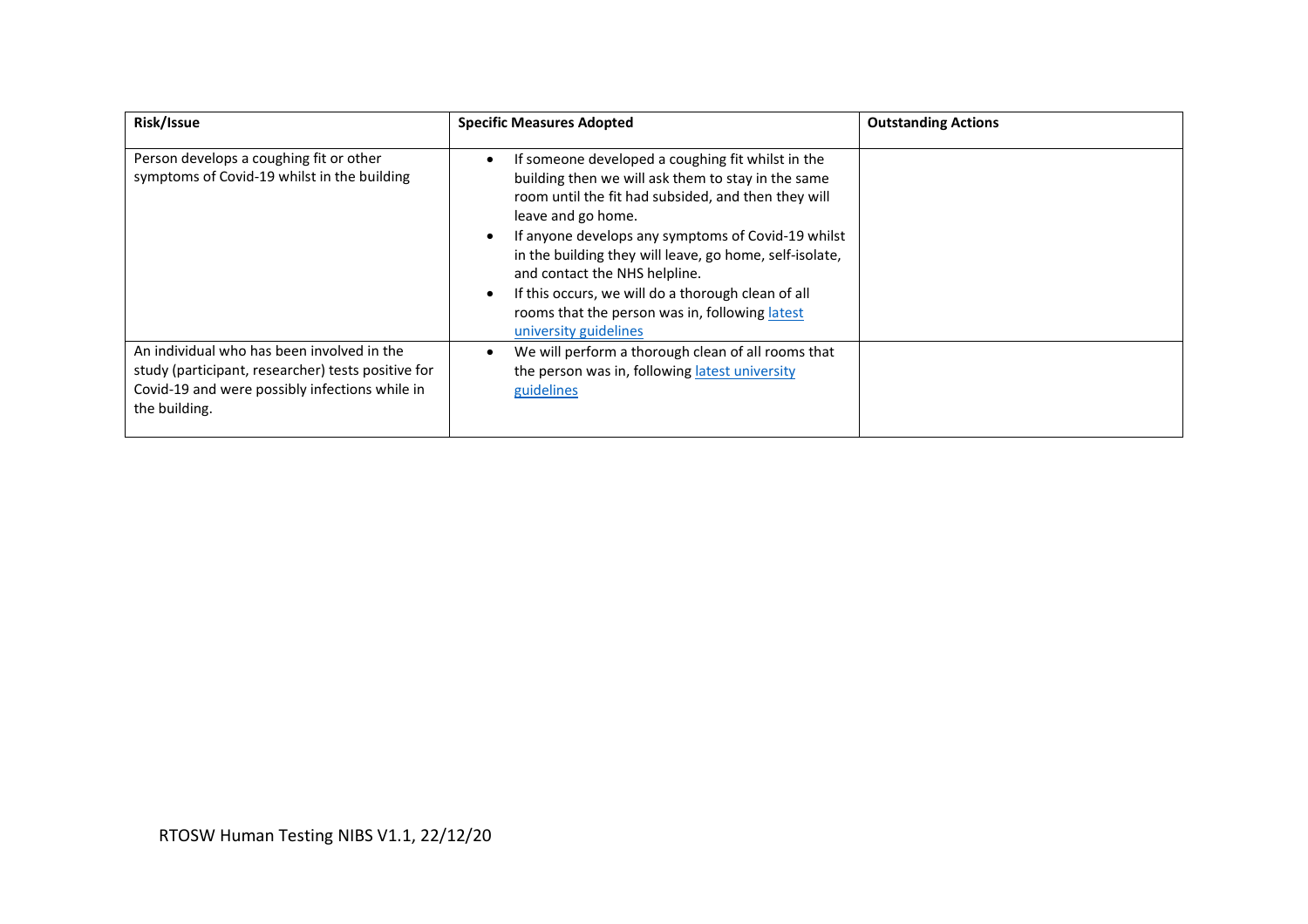| 6. HEAD OF DEPARTMENT APPROVAL                                         |              |  |            |  |  |  |  |  |
|------------------------------------------------------------------------|--------------|--|------------|--|--|--|--|--|
| <b>Head of Department:</b><br>(approving risk<br>assessment/work plan) | Kevin Talbot |  | 09/09/2020 |  |  |  |  |  |
| <b>Approval Comments</b>                                               |              |  |            |  |  |  |  |  |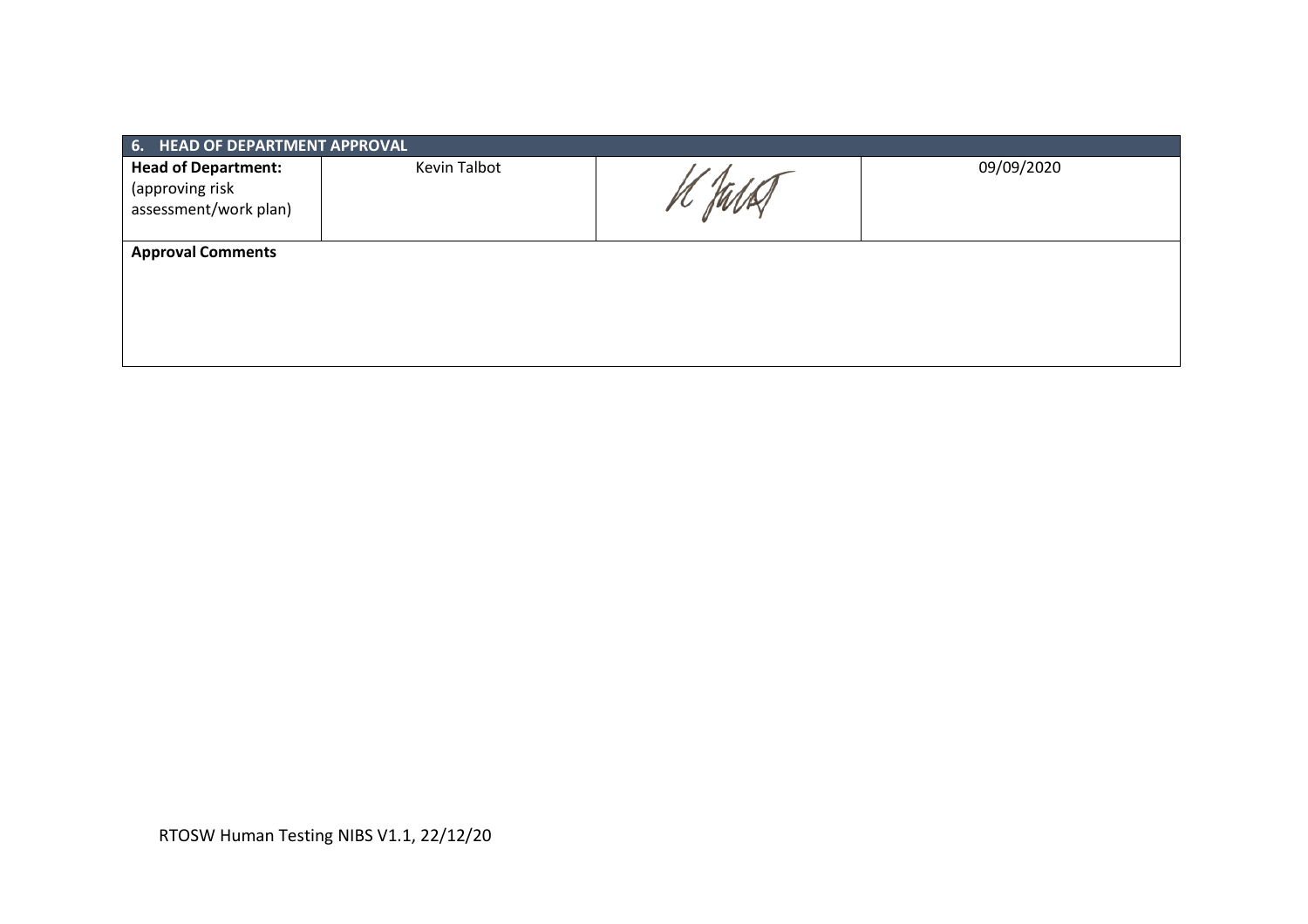## **Appendix 2:** Training Record

| Name | Read risk assessment | PPE training |
|------|----------------------|--------------|
|      | (Date)               | (Date)       |
|      |                      |              |
|      |                      |              |
|      |                      |              |
|      |                      |              |
|      |                      |              |
|      |                      |              |
|      |                      |              |

OxSTaR [PPE training](https://www.oxstar.ox.ac.uk/covid-19/personal-protective-equipment-ppe/ppe)

RTOSW Human Testing NIBS V1.1, 22/12/20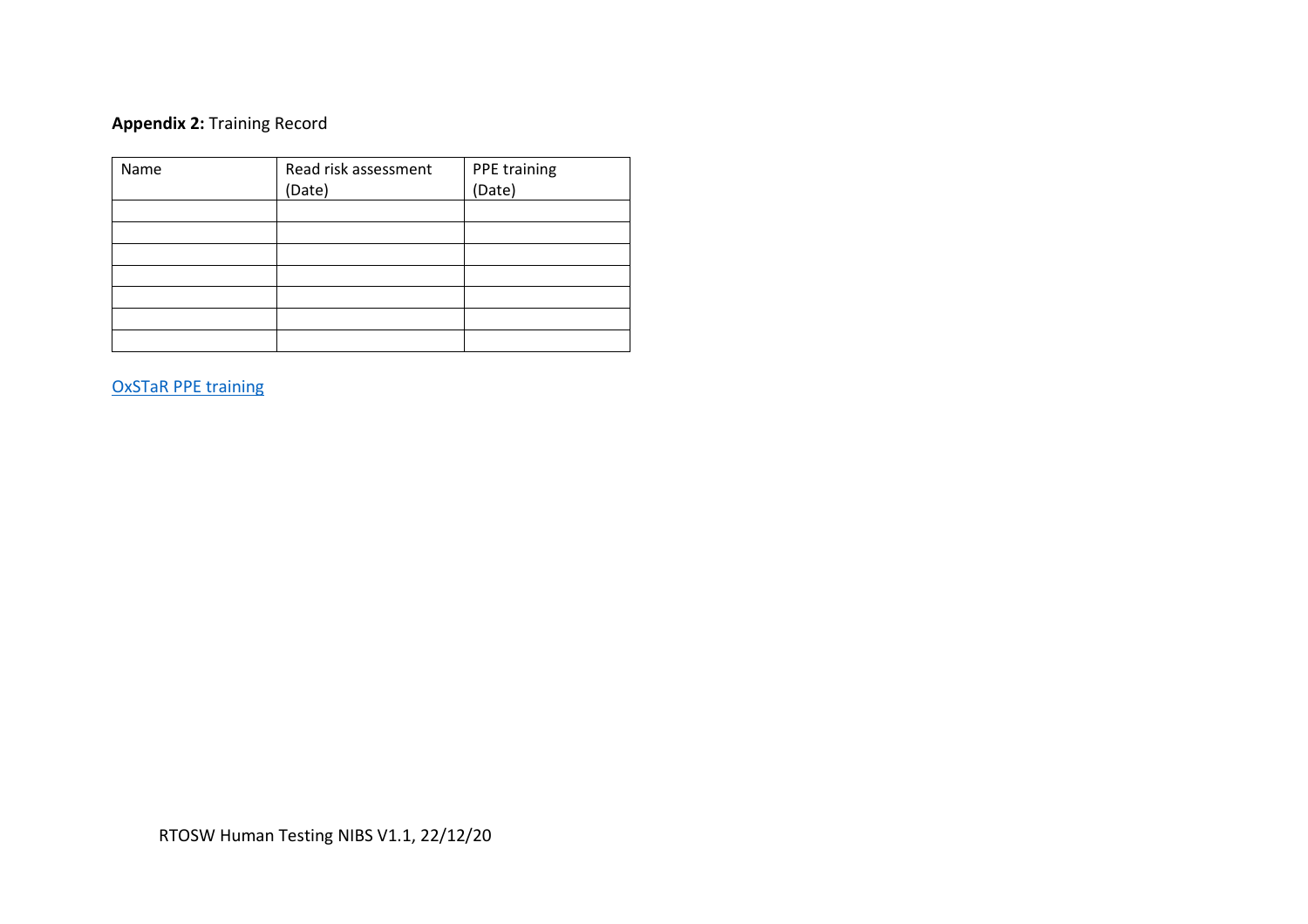#### **Appendix 2:** Cleaning Protocol and Checklist

*General guidelines*

- Pillowcases in the laboratory are for single use and should be disposed of in the clinical waste after each session
- EMG electrodes are disposable, and should be disposed of appropriately at the end of every session
- Wear disposable gloves for all cleaning procedures

Recommended disinfectants

- 70% isopropyl with a lint free, disposable wipe (I)
- Germicidal disposable wipe (W)
- 100pp hypochlorite or equivalent solution (S; 30 minutes)

All ancillary electrodes (EOG, ECG, etc.), EEG caps and head position coils used for MEG are non-disposable. The [use of re-usable electrodes](https://doi.org/10.1016/j.clinph.2020.04.007)  [during the Covid-19 pandemic is considered safe](https://doi.org/10.1016/j.clinph.2020.04.007) but care must be taken to clean all equipment thoroughly after use. If possible, EEG caps should not be re-used on the same day.

### **Reusable kit in contact with the participant**

|                          | Cleaning |
|--------------------------|----------|
| <b>TMS Coils</b>         |          |
| tCS electrodes           |          |
| <b>Brainsite markers</b> |          |

## **NIBS Equipment: after each session (= 1 participant); I or W, allow X minutes for cleaning)**

|                                     | Time &<br><b>Initials</b> | Time &<br><b>Initials</b> | Time &<br><b>Initials</b> | Time &<br><b>Initials</b> | Time &<br><b>Initials</b> | Time &<br><b>Initials</b> |
|-------------------------------------|---------------------------|---------------------------|---------------------------|---------------------------|---------------------------|---------------------------|
| Response devices (button box, etc.) |                           |                           |                           |                           |                           |                           |
| TMS/TCS box                         |                           |                           |                           |                           |                           |                           |
| Participant computer keyboard       |                           |                           |                           |                           |                           |                           |
| Table                               |                           |                           |                           |                           |                           |                           |